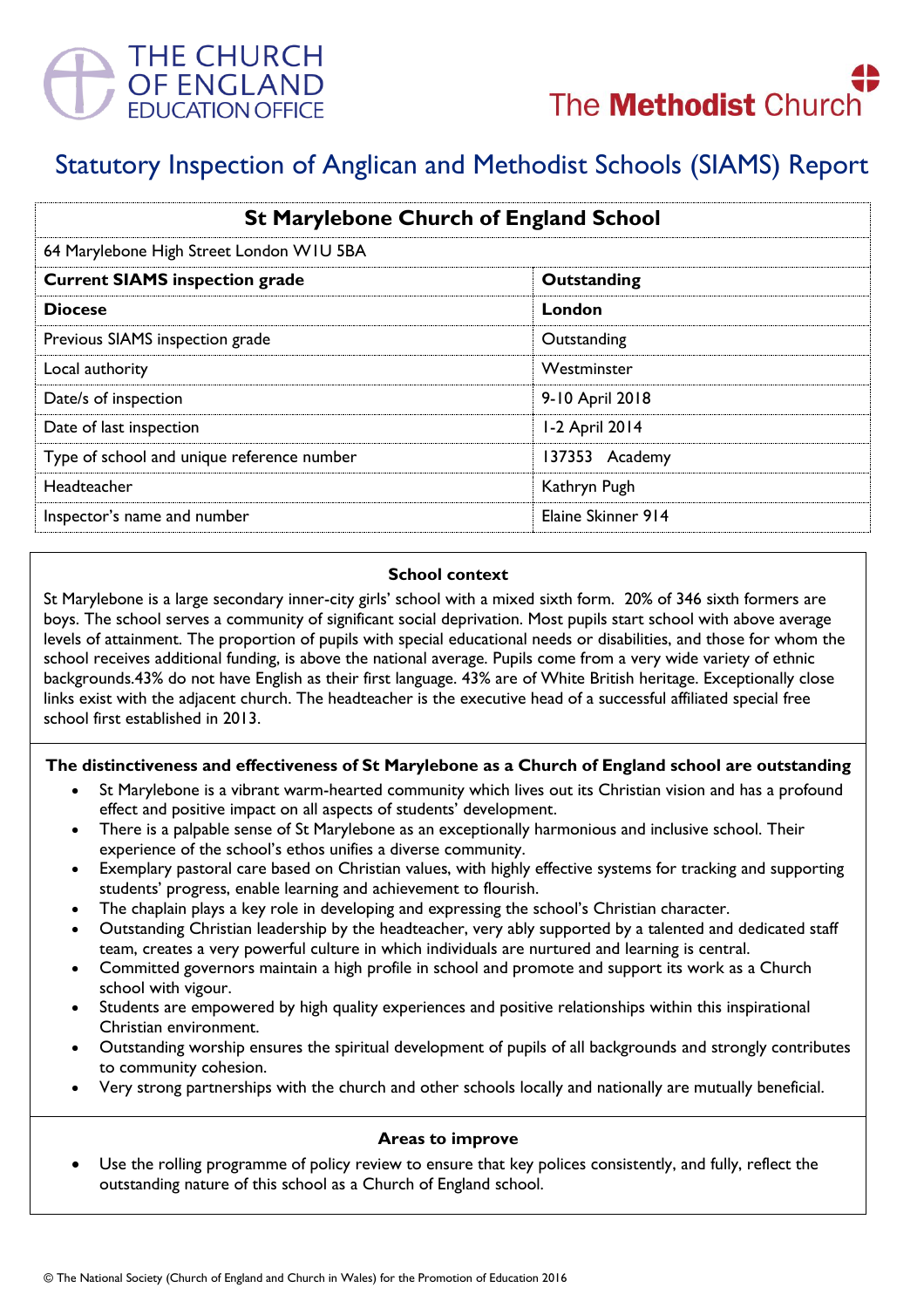## **The school, through its distinctive Christian character, is outstanding at meeting the needs of all learners**

The transformational impact of St Marylebone school is best understood through personal experience. Its Christian character is implemented exceptionally consistently. Consequently, students effectively begin a relationship with a single person when they join the school. A person who holds them with infinite care whilst encouraging them to grow in kindness and love for themselves and others. As a result, progress, attainment and attendance are well above those seen nationally. Several interlinked factors account for this. Exemplary pastoral care ensures that no student slips through the net. A passion for learning infuses a relevant and stimulating curriculum that students readily engage with. Parents describe 'a golden thread' of values that runs through the school and feel confident that staff know their children as individuals. For their part, students attribute the enthusiasm and care shown by staff to the schools underlying Christian values. St Marylebone is widely recognised as a school where everyone is welcome. A powerful sense of belonging characterises the whole school community. A student summarised it thus, 'within the same uniform each student's identity is celebrated in our school of diversity.' The harmony that seems so natural on entering the school is genuine and carefully cultivated. Community cohesion is thoughtfully planned to involve students and parents in a spirit of collaboration and celebration. Student interpreters help support language development, for example, and different cultures are celebrated and acknowledged in various ways from cake sales to carnivals. Strenuous efforts are made to support anyone struggling to attend. No student has been permanently excluded. A tremendous range of high quality extra-curricular activity is a hallmark of the school's holistic approach. These include such opportunities as participating in the Edinburgh Festival or speaking at a United Nations schools conference in New York. The maturity displayed and developed by these experiences is nurtured in students from the beginning. Talented, dedicated staff work hard to ensure that school is a place where students feel safe enough to be brave. Thus, students are supported to work from within, to beyond, their former comfort zones. Lessons seen during the inspection demonstrated that collaborative working is very well established. Pupils confidently exchange and refine their ideas through working with their peers. They are proud to belong to a school that has a 'Mental Health' and a 'Pride' society. They see that the school is truly there for everyone. The absence of any 'taboo' subjects encourages them to feel that there is nothing that cannot be talked about in their own lives. Religious Studies (RS) supports this by enabling students to critically explore and debate the big human questions about life and the world around them. Students have a good understanding of a range of faiths and cultures, demonstrating respect and interest, particularly through RS curriculum and in their life together. Links are made between RS and other subjects which further enhance students' rounded understanding of the world. Without doubt the school is very effective in helping students develop spiritually, morally, socially and culturally.

## **The impact of collective worship on the school community is outstanding**

Worship reflects and shapes the common identity of this diverse community. Students and staff, of all faiths, and none, place it at the heart of their life together in school. Once a week worship, known as assembly, takes place in the parish church which is almost on site. On such occasions music, dance and drama are frequently used. A wide range of staff and student lead worship that is relevant and engaging. Above all students and staff value this shared experience of invitational inclusive worship for the inspiration and sense of togetherness they take from it. Throughout the rest of the week a tannoy system is used in the lower school and the sixth form site so that students in all years share a common opportunity to reflect and pray. A weekly value based theme is presented by a different member of staff from a different perspective each day. The deeply reverential silence observed during the inspection indicates the importance that everyone attaches to this thought for the day. As one student said, 'a sentence can change your whole day'. For many, stepping back at the start of another busy day lends a calm sense of purpose to what lies ahead. This style of worship means that students have daily opportunities for spiritual growth. In other church services throughout the year including regular eucharists, Anglican liturgy and traditions are made accessible by the chaplain. Students say that worship helps them to understand difficult concepts such as the understanding of God as Father, Son and Holy Spirit. Moreover, they say it 'builds a safe space within all of us from which to love thy neighbour'. Consequently, the impact of worship is seen across the school. It informs the way relationships are conducted and inspires students to take responsible social action against injustice. Underpinning all of this is the extremely successful way in which the chaplain, and others, have developed student leadership and engagement in worship. Typically, this has grown in response to feedback regularly and frequently initiated by the chaplain. As a result, students significantly influence, plan and lead worship. They do so in a variety of active roles either on the worship committee, as a member of the chapel team or as one of the small band of student sacristans. Talented singers and music scholars add power and beauty to church worship. The thriving chapel choir has sung in Westminster Cathedral and is eagerly looking forward to a New York tour. Away from these communal experiences other provision is made for students of all faiths to have a space for prayer or contemplation. This includes dedicated spaces in the lower school, and the sixth form building, but also Tranquil Tuesdays in the library and the Faithful Friday prayer and discussion group.